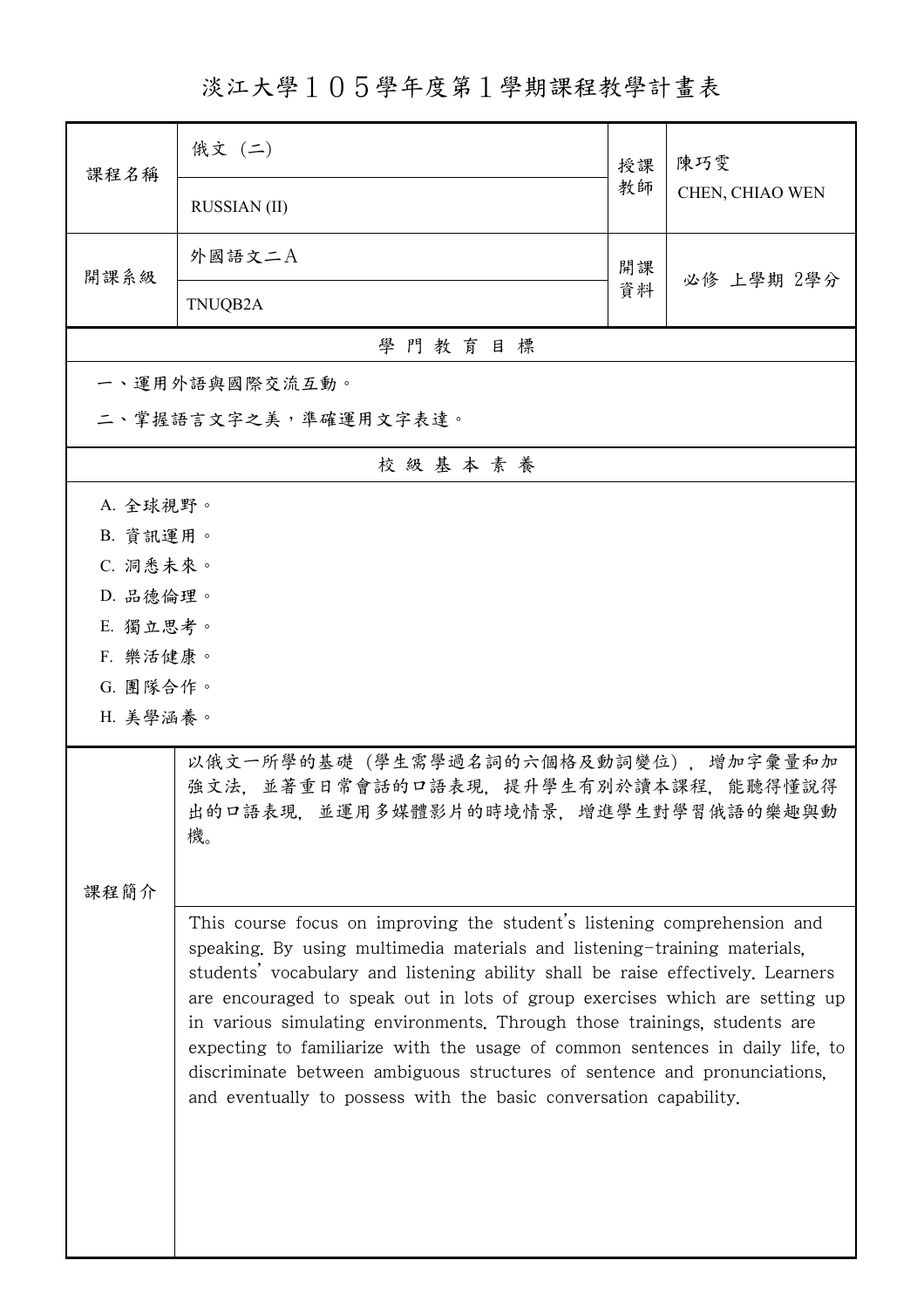本課程教學目標與目標層級、校級基本素養相關性 一、目標層級(選填): (一)「認知」(Cognitive 簡稱C)領域:C1 記憶、C2 瞭解、C3 應用、C4 分析、 C5 評鑑、C6 創造 (二)「技能」(Psychomotor 簡稱P)領域:P1 模仿、P2 機械反應、P3 獨立操作、 P4 聯結操作、P5 自動化、P6 創作 (三)「情意」(Affective 簡稱A)領域:A1 接受、A2 反應、A3 重視、A4 組織、 A5 內化、A6 實踐 二、教學目標與「目標層級」、「校級基本素養」之相關性: (一)請先將課程教學目標分別對應前述之「認知」、「技能」與「情意」的各目標層級, 惟單項教學目標僅能對應C、P、A其中一項。

 (二)若對應「目標層級」有1~6之多項時,僅填列最高層級即可(例如:認知「目標層級」 對應為C3、C5、C6項時,只需填列C6即可,技能與情意目標層級亦同)。

 (三)再依據所訂各項教學目標分別對應其「校級基本素養」。單項教學目標若對應 「校級基本素養」有多項時,則可填列多項「校級基本素養」。 (例如:「校級基本素養」可對應A、AD、BEF時,則均填列。)

| 序              | 教學目標(中文)                                                             |             | 教學目標(英文)                                                                                                | 相關性              |        |  |  |  |
|----------------|----------------------------------------------------------------------|-------------|---------------------------------------------------------------------------------------------------------|------------------|--------|--|--|--|
| 號              |                                                                      |             |                                                                                                         | 目標層級             | 校級基本素養 |  |  |  |
|                | 1 1.增加字彙、加強文法 2.聆聽大意<br>及特定資訊之能力 3.學習俄國文化 vocabulary 2.listening for |             | 1. improve grammar and<br>main ideas and for specific<br>information 3.learn russian<br>cultural themes | C <sub>3</sub>   | AH     |  |  |  |
|                | 教學目標之教學方法與評量方法                                                       |             |                                                                                                         |                  |        |  |  |  |
| 序<br>號         | 教學目標                                                                 |             | 教學方法                                                                                                    | 評量方法             |        |  |  |  |
|                | 1 1.增加字彙、加強文法 2.聆聽大意<br>及特定資訊之能力 3.學習俄國文化                            |             | 講述、討論、實作                                                                                                | 紙筆測驗、實作、上課<br>表現 |        |  |  |  |
|                |                                                                      |             | 授課進度表                                                                                                   |                  |        |  |  |  |
| 週<br>次         | 日期起訖                                                                 |             | 內 容 (Subject/Topics)                                                                                    |                  | 備註     |  |  |  |
| $\mathbf{1}$   | $105/09/12$ ~<br>105/09/18                                           | 名詞變格、動詞變位複習 |                                                                                                         |                  |        |  |  |  |
| $\overline{2}$ | $105/09/19$ ~<br>105/09/25                                           | 關於自己、家庭     |                                                                                                         |                  |        |  |  |  |
| $\overline{3}$ | $105/09/26$ ~<br>105/10/02                                           | 關於自己、家庭     |                                                                                                         |                  |        |  |  |  |
| $\overline{4}$ | $105/10/03$ ~<br>105/10/09                                           | 電話交談        |                                                                                                         |                  |        |  |  |  |
| 5              | $105/10/10$ ~<br>105/10/16                                           | 電話交談        |                                                                                                         |                  |        |  |  |  |
| 6              | $105/10/17$ ~<br>105/10/23                                           | 在商店         |                                                                                                         |                  |        |  |  |  |
| $\overline{7}$ | $105/10/24$ ~<br>105/10/30                                           | 在商店         |                                                                                                         |                  |        |  |  |  |
| 8              | $105/10/31$ ~<br>105/11/06                                           | 影片欣賞        |                                                                                                         |                  |        |  |  |  |